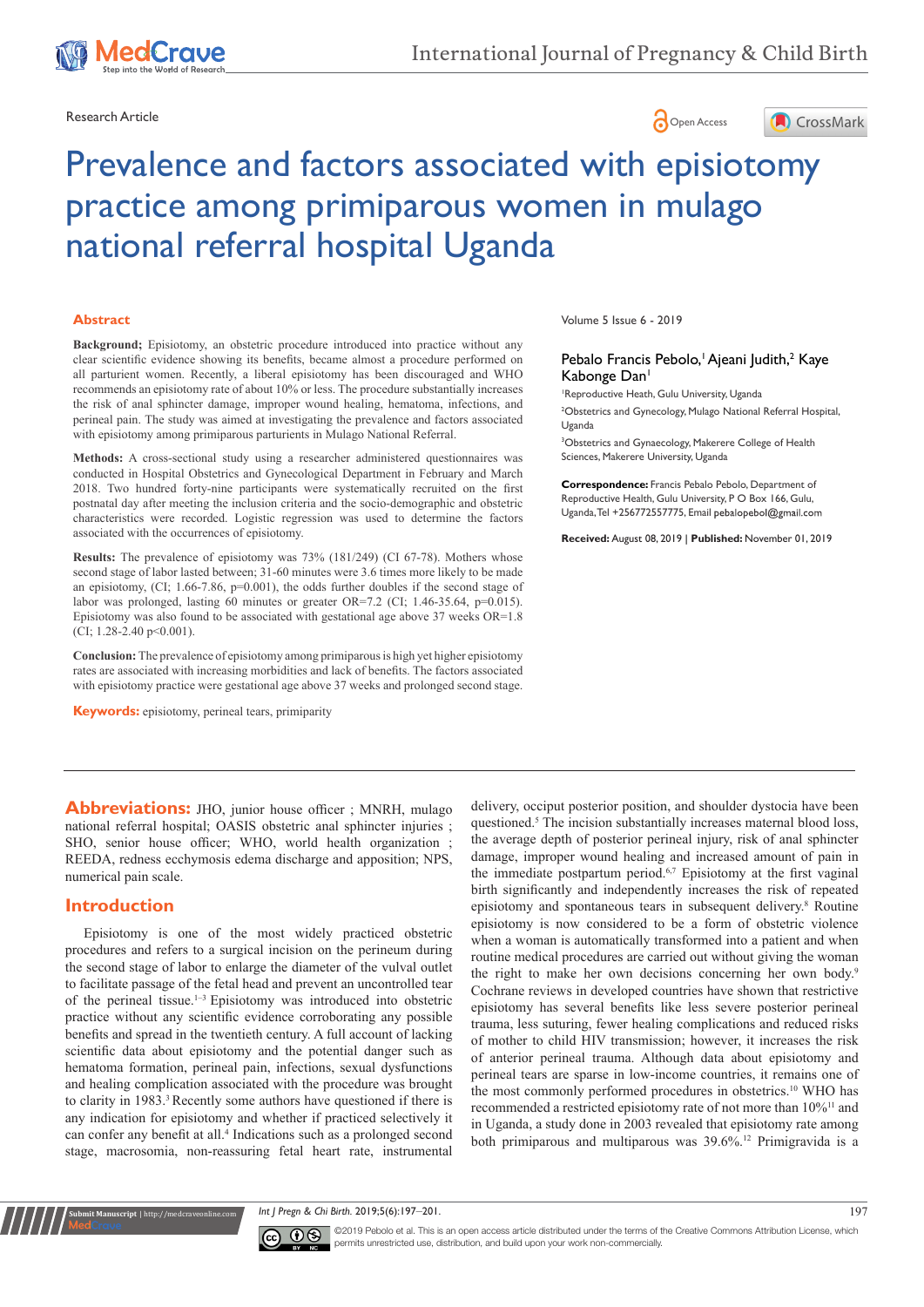known risk factor for episiotomy and some study had found that 59.9- 90% of Primiparous undergo episiotomy.6,13 This study was aimed at assessing the prevalence of episiotomy and associated factors among primiparous women who delivered from Mulago National Referral Hospital.

# **Material and methods**

## **Study design**

 This was a hospital-based cross-sectional study conducted at Mulago National Referral Hospital labor suit, post-natal wards and clinics in Kampala Uganda. Study participants were screened using eligibility criteria forms, Informed consent was sought and interviewer-administered questionnaires were used to collect explanatory variables such as the maternal age, gestation age (weeks), marital status, baby's weight, duration of second stage of labor, type of vaginal delivery (breech extractions, assisted vaginal births and spontaneous vaginal deliveries**)** and skilled attendants at delivery, between those who had episiotomy and those who had no episiotomy. Morbidity measured using REEDA (Redness, Ecchymosis, Edema, Discharge and Apposition) Scale and NPS (Numerical Pain Scale) were recorded at baseline and a follow up REEDA and NPS was recorded on day 14 postpartum. Two research assistants trained on REEDA and NPS measurements and research protocols collected the data using the questionnaire.

## **Study procedures**

Participants were recruited on the first post-natal day from the post-natal ward after sample frame and unit had been drawn from the delivery book in labor suit. Participants were assigned numbers in ascending order and sample units arrived at by systematically selecting the alternate number of the participants. All primiparous mothers with an estimated gestational age of 28weeks and above who had had vaginal delivery irrespective of the outcome were considered in the sampling frame. This study was approved by the School of Medicine Research and Ethics committee, Makerere University.

## **Data management and analysis**

Each questionnaire was checked by the principal investigator for completeness at the end of data collection. Raw data were double entered into Epidata 3.1 and stored in a password-protected computer. Cleaned data were exported to Stata 13.0 for analysis. Descriptive statistics of the characteristic of the patients were presented as means or medians for continuous data and proportions [%] for categorical variables. The prevalence of episiotomy procedure was presented as a proportion of primiparous who have had episiotomy to the total number of participants recruited. Demographic factors such as maternal age and obstetric factors such as duration of the second stage, gestational age were subjected to bivariate analysis and any factor with a p-value less or equal to 0.2 was subjected to multivariate logistic regression. Factors with a p-value less or equal to 0.05 were considered statistically significant. Adjusted odds ratios were calculated to quantify the strength of association.

# **Results**

A total of 249 primiparous women who had vaginal deliveries in Mulago National Referral Hospital were recruited and included in the analysis. The participants were aged between 13 and 30 years, with a mean age of 20.9 years and a standard deviation of (SD) 2.9. The prevalence of episiotomy was found to be 73 % (CI 67-78), with all

episiotomy done being the mediolateral type. The majority of the study participants 213 (85.5%) were married and had attained secondary school education 160 (64.3%). More than half of the participants were housewives 131 (52.6%) (Table 1).

**Table 1** Demographic Characteristics of Study Participants

| Characteristic         | Frequency(N=249) | Percentage<br>$(\%)$ |  |  |
|------------------------|------------------|----------------------|--|--|
| Marital status         |                  |                      |  |  |
| Married                | 213              | 85.5                 |  |  |
| Single                 | 32               | 12.9                 |  |  |
| Separated/Divorced     | 4                | 1.6                  |  |  |
| <b>Education level</b> |                  |                      |  |  |
| None                   | 8                | 3.2                  |  |  |
| Primary                | 61               | 24.5                 |  |  |
| Secondary              | 160              | 64.3                 |  |  |
| College/University     | 20               | 8                    |  |  |
| Occupation             |                  |                      |  |  |
| Housewife              | 3                | 52.6                 |  |  |
| Employed               | 27               | 10.8                 |  |  |
| <b>Business</b>        | 77               | 30.9                 |  |  |
| Others                 | 4                | 5.6                  |  |  |
| Religion               |                  |                      |  |  |
| Christian              | 214              | 85.9                 |  |  |
| Muslim                 | 35               | 4.                   |  |  |

The mean gestational age (weeks) of pregnancy in this study was 38.9(+1.3) weeks. A big proportion of the women had the spontaneous onset of labor 196/ (78.7%) and delivered by SVD 245 (99.2%) (Table 2). The only episiotomy practiced in Mulago Hospital was mediolateral type, of which 3(1.7%) of the mothers had an extension of the episiotomy to a third-degree perineal tear. About half, 31(45.6%) of the study participants who had not received episiotomy had intact perineum. (54.4%) sustained perineal tears, the majority of which 31 (81.1%) were first degree and 7(18.9%) were second-degree tears (Table 2).

**Table 2** Obstetrics Characteristics of Study Participants

| Characteristic         | Frequency(N=249) | Percentage<br>$(\%)$ |  |
|------------------------|------------------|----------------------|--|
| Marital status         |                  |                      |  |
| Married                | 213              | 85.5                 |  |
| Single                 | 32               | 12.9                 |  |
| Separated/Divorced     | 4                | 1.6                  |  |
| <b>Education level</b> |                  |                      |  |
| None                   | 8                | 3.2                  |  |
| Primary                | 61               | 24.5                 |  |
| Secondary              | 160              | 64.3                 |  |
| College/University     | 20               | 8                    |  |
| Occupation             |                  |                      |  |
| Housewife              | 3                | 52.6                 |  |
| Employed               | 27               | 10.8                 |  |
| <b>Business</b>        | 77               | 30.9                 |  |
| Others                 | 4                | 5.6                  |  |
| Religion               |                  |                      |  |
| Christian              | 214              | 85.9                 |  |
| <b>Muslim</b>          | 35               | 4.1                  |  |

**Citation:** Pebolo PF, Judith A, Dan KK. Prevalence and factors associated with episiotomy practice among primiparous women in mulago national referral hospital Uganda. *Int J Pregn & Chi Birth.* 2019;5(6):197‒201. DOI: [10.15406/ipcb.2019.05.00176](https://doi.org/10.15406/ipcb.2019.05.00176)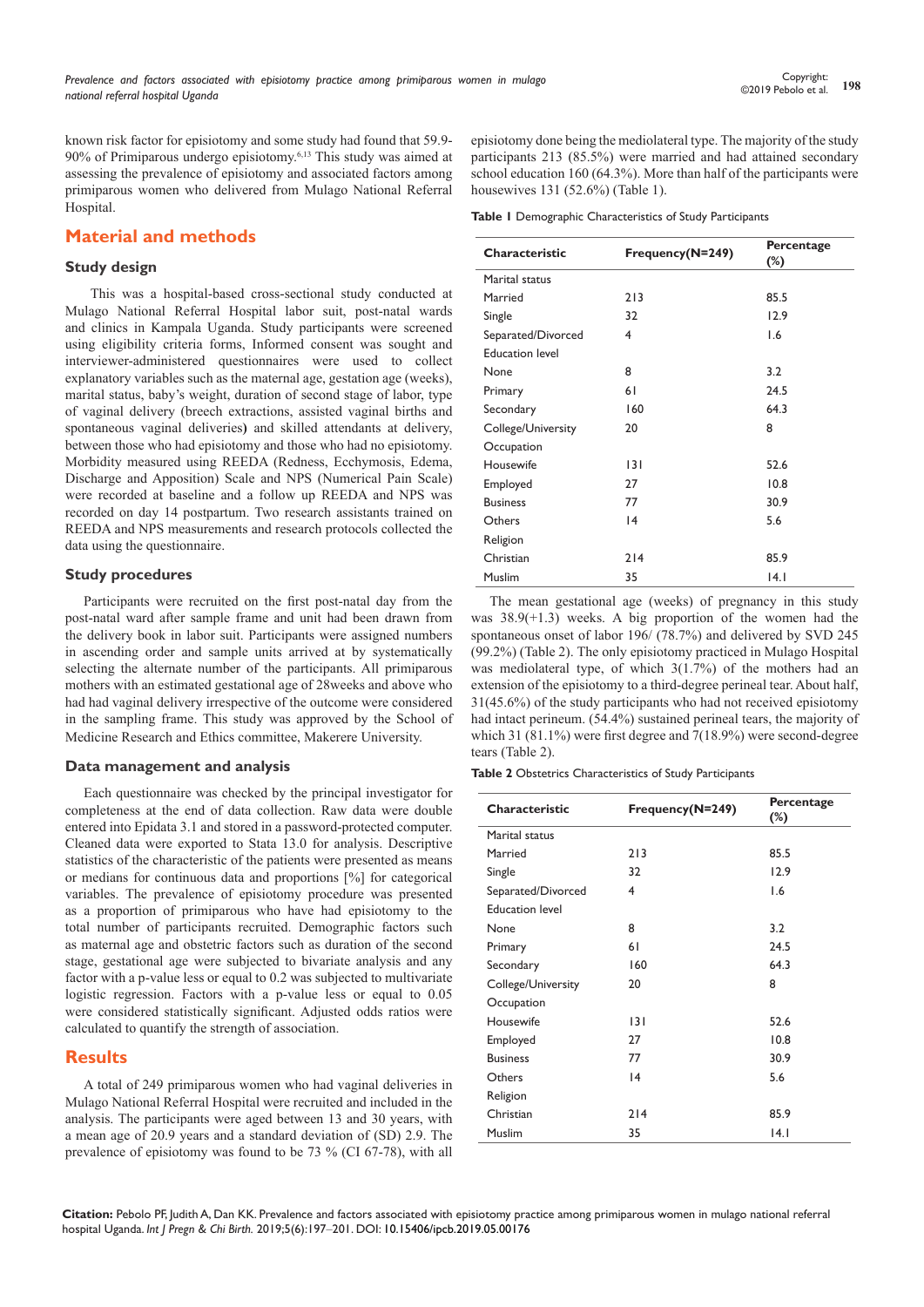The majority of the deliveries 181(72.4%) were attended to by midwives and 125(69.1%) of them had episiotomy done. All deliveries conducted by SHO (n=31) 100% had episiotomy done (Table 3). A higher percentage of the study participants who were in the second stage for more than 30-60 minutes (85%) or more than 60 minutes (94.3%) have had episiotomy done (Table 4). The odd of getting episiotomy were 3.6 times (p-value 0.001) if the second stage of labor had lasted between 30-60minutes, this further increased to 7.2 times (p-value \*0.015) if the second stage of labor had lasted longer than 60 minutes (Table 5).

**Table 3** Skilled birth attendant and episiotomy rates

| <b>Characteristics</b>         | No<br>episiotomy | <b>Episiotomy</b> | Total     |
|--------------------------------|------------------|-------------------|-----------|
| Midwife trainee/Med<br>student | 11(33.3%)        | 22(66.7%)         | 33(100%)  |
| Midwife                        | 56(30.9%)        | 125(69.1%)        | 181(100%) |
| Intern nurse                   | 1(33.3%)         | 2(66.7%)          | 3(100%)   |
| <b>IHO</b>                     | $0(0.0\%)$       | 1(100%)           | 1(100)    |
| <b>SHO</b>                     | $0(0.0\%)$       | 31(100%)          | 31(100%)  |
| Total                          | 68(27.3%)        | 181(72.7%)        | 249(100%) |

SHO, Senior House Officer; JHO, Junior House Officer.

**Table 4** Relationship Between Demographics/Obstetrics Factors and Episiotomy

| Category                     | No<br>Episiotomy | Episiotomy |  |  |  |  |  |
|------------------------------|------------------|------------|--|--|--|--|--|
| Age                          |                  |            |  |  |  |  |  |
| $18-22$                      | 41(24.9)         | 124(75.1)  |  |  |  |  |  |
| < 18                         | 6(42.9)          | 8(57.1)    |  |  |  |  |  |
| >22                          | 21(30.4)         | 48(69.6)   |  |  |  |  |  |
| Religion                     |                  |            |  |  |  |  |  |
| Christian                    | 55(25.7)         | 159(74.3)  |  |  |  |  |  |
| Muslim                       | 13(37.1)         | 22(68.9)   |  |  |  |  |  |
| Gestational Age(weeks)       |                  |            |  |  |  |  |  |
| $37$                         | 6(85.7)          | 1(14.3)    |  |  |  |  |  |
| $\geq$ 37                    | 59(27.7)         | 154(72.3)  |  |  |  |  |  |
| Duration of the second stage |                  |            |  |  |  |  |  |
| $30$                         | 50(44.6)         | 62(55.4)   |  |  |  |  |  |
| $31 - 60$                    | 15(15.0)         | 85(85.0)   |  |  |  |  |  |
| >60                          | 2(5.7)           | 33(94.3)   |  |  |  |  |  |
| Type of delivery             |                  |            |  |  |  |  |  |
| Breech/Vacuum                | 1(20.0)          | 4(80.0)    |  |  |  |  |  |
| <b>SVD</b>                   | 67(27.4)         | 178(72.6)  |  |  |  |  |  |
| <b>Genital Cutting</b>       |                  |            |  |  |  |  |  |
| No                           | 67(27.1)         | 180(72.9)  |  |  |  |  |  |
| Yes                          | 1(33.3)          | 2(66.7)    |  |  |  |  |  |
| Apgar score at one minute    |                  |            |  |  |  |  |  |
| >7                           | 57(25.1)         | 170(74.9)  |  |  |  |  |  |

| Table continued         |                         |                   |  |  |  |
|-------------------------|-------------------------|-------------------|--|--|--|
| Category                | No<br><b>Episiotomy</b> | <b>Episiotomy</b> |  |  |  |
| $<$ 7                   | 11(52.4)                | 10(47.6)          |  |  |  |
| Birth weight            |                         |                   |  |  |  |
| $2.5 - 3.5$             | 57(28.5)                | 143(71.5)         |  |  |  |
| >3.5                    | 5(13.9)                 | 31(86.1)          |  |  |  |
| 2.5                     | 6(50.0)                 | 6(50.0)           |  |  |  |
| Who conducted delivery? |                         |                   |  |  |  |
| Other                   | 12(17.4)                | 57(82.6)          |  |  |  |
| Midwife                 | 56(30.9)                | 125(69.1)         |  |  |  |

# **Discussion**

## **Prevalence of episiotomy**

A total of 249 participants were included in the analysis in this study, the prevalence of episiotomy was 73 % (CI 66.9-78). This is higher than the rate in a similar cross-sectional study at Mulago by Oda (39.6%).12 The difference was due to the characteristics of the study population. Our study recruited only prime-para while Oda et al study recruited both primiparous and women of higher parity. The high prevalence may also be due to the characteristics of the women who seek services at Mulago National Referral Hospital. These are women who are at high risk and most often referred to with complications. However, primiparity has been seen in many studies as an important risk factor for episiotomy and there had been varied data on the rate of episiotomy among primiparous women, rates ranging from as low as 33% to as high as 86% and 59-90% 6,13-16 has been reported. Similar surveys done in the Latin American hospitals reveal higher trends of episiotomy between 69.2% and 96.2% among primiparous women.<sup>17–21</sup> Barnabas et al.,<sup>22</sup> in their retrospective study in Nigeria found out that the absence of prior vaginal birth and nulliparity is significantly associated with episiotomy.

## **Factors associated with the occurrence of episiotomy**

The factors that were found to be significantly associated with the occurrence of episiotomy in this study were the duration of the second stage and the gestation age of 37 or more. Participants whose pregnancy was 37 weeks or more were twice more likely to have an episiotomy compared to those less than 37 weeks in agreement with findings in a retrospective cohort study of all singleton vaginal deliveries at term between 2007 and 2014 done by Shmueli et al.,<sup>18</sup> in Ramat-Aviv, Israel, which showed that episiotomy is associated with increasing gestational age.<sup>18</sup> Increase in gestation age is related to increasing size of the baby that may cause delayed second stage or increased risk of perineal tears as judged by the skilled birth attendants, this is paradoxical to the findings relating to the birth weights more than 3.5 kg that was seen to be not associated with the procedure (p-value 0.211).

A prime-para was four times more likely to have an episiotomy if the second stage of labor lasted between 31-60 minutes. The odds further doubled if the second stage of labor lasted for more than 60 minutes (OR=7.2, p=0.015) compared to when it lasted less than 30 minutes as shown in table 5. This could be because of the fear of fetal compromise that normally results from the delayed second stage of labor hence the need to expedite the delivery process by performing an episiotomy. In Ugandan setting where electronic fetal monitoring is not readily available and uncommonly practiced, especially in a busy

**Citation:** Pebolo PF, Judith A, Dan KK. Prevalence and factors associated with episiotomy practice among primiparous women in mulago national referral hospital Uganda. *Int J Pregn & Chi Birth.* 2019;5(6):197‒201. DOI: [10.15406/ipcb.2019.05.00176](https://doi.org/10.15406/ipcb.2019.05.00176)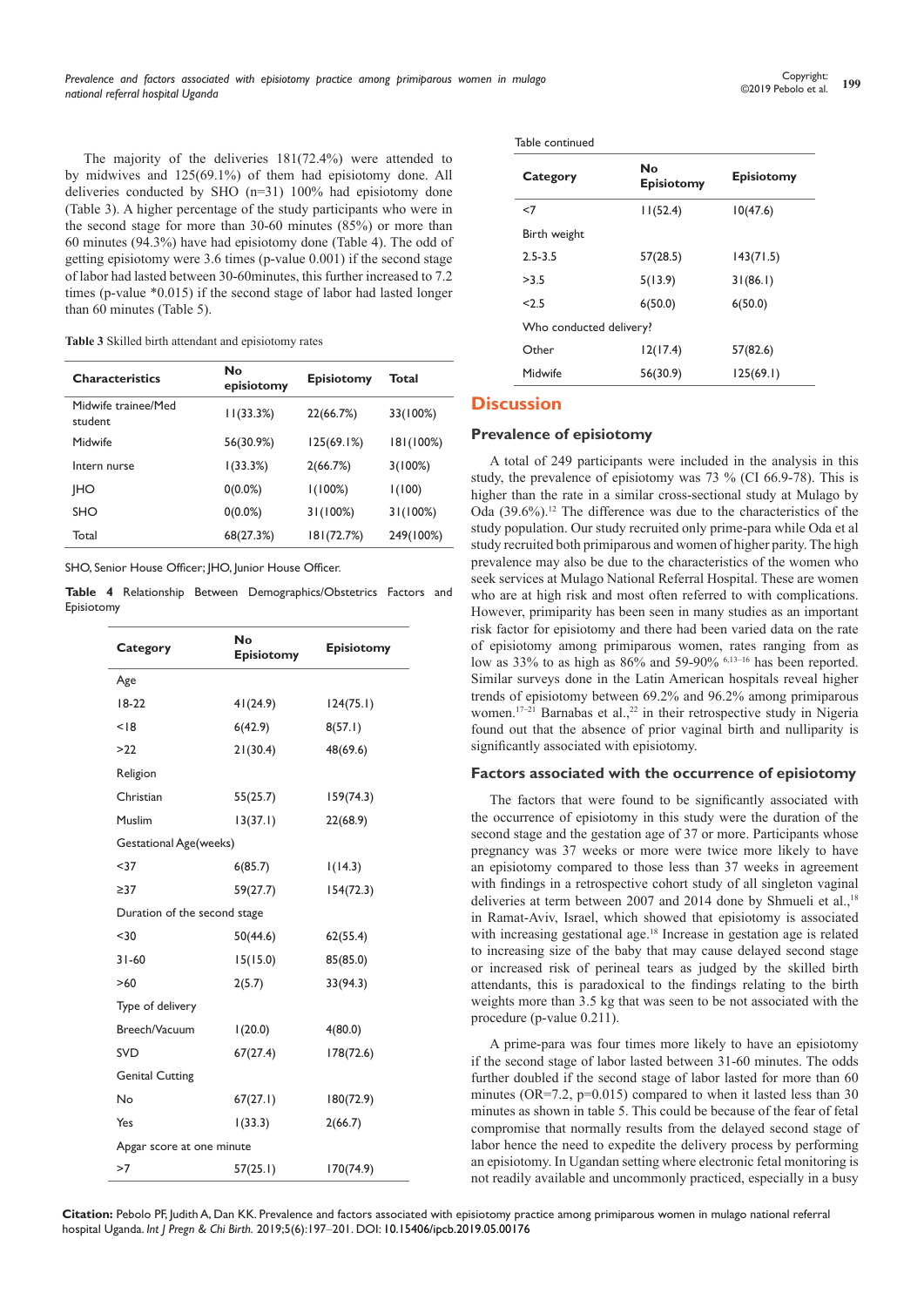center like Mulago Hospital, where partograph monitoring maybe a little difficult, it is therefore certain that delayed second stage of labor for more than 30 minutes might prompt immediate delivery hence the need for an episiotomy. This finding agrees with other authors elsewhere where delay in the second stage of labor has been seen as a risk factor for an episiotomy. A prolonged expulsive phase of the second stage of labor has been seen as an important risk factor for episiotomy as reported by Giordana Campos BraGa et al 2014, in a case-control study in Brazil to assess the risk of episiotomy.19

neonatal indications ascribed to it; hence the need for selective episiotomy practice as seen in a randomized control trial on selective episiotomy vs implementation of the non-episiotomy protocol in Brazil.<sup>5</sup> Assisted vaginal and breech delivery are known risk factors associated with episiotomy, in a metanalysis by Graham et al.,<sup>10</sup> crosssectional study by Mohamed et al 2014 and in a retrospective study by Owa et al 2015 in Nigeria,<sup>10,16,20</sup> the few numbers for assisted vaginal birth and breech delivery seen in this study might have not given enough power to make and observable relationship.

There was no association between APGAR <7 supporting previous studies that found that episiotomy practice has failed to accomplish

|  |  |  |  |  | Table 5 Factors associated with the occurrence of episiotomy |  |  |
|--|--|--|--|--|--------------------------------------------------------------|--|--|
|--|--|--|--|--|--------------------------------------------------------------|--|--|

| Category                          | $\mathsf{coR}$ | 95% CI          | p-value      | <b>AOR</b>     | 95% CI          | p-value   |  |  |
|-----------------------------------|----------------|-----------------|--------------|----------------|-----------------|-----------|--|--|
| Maternal Age                      |                |                 |              |                |                 |           |  |  |
| < 18                              | 0.4            | $0.144 - 1.346$ | 0.15         | $\overline{2}$ | 0.429-9.372     | 0.377     |  |  |
| $>22$                             | 8              | $0.406 - 1.409$ | 0.378        | 1.1            | $0.499 - 2.419$ | 0.81      |  |  |
| $18-22$                           | $\mathbf{I}$   |                 |              |                |                 |           |  |  |
| Onset Of Labour                   |                |                 |              |                |                 |           |  |  |
| Induction                         | $\mathsf{L}$   |                 |              |                |                 |           |  |  |
| Spontaneous                       | 3.1            | 1.629-5.776     | 0.001        | 1.7            | 0.810-3.719     | 0.156     |  |  |
| <b>Gestational Age</b>            |                |                 |              |                |                 |           |  |  |
| $37$                              |                |                 | $\mathsf{L}$ | $\mathbf{I}$   |                 |           |  |  |
| $\geq$ 37                         | 2              | 1.546-2.668     | 0.001        | 1.8            | 1.281-2.399     | $*<0.001$ |  |  |
| Duration of second stage(Minutes) |                |                 |              |                |                 |           |  |  |
| $30$                              |                |                 | L            |                |                 |           |  |  |
| $31 - 60$                         | 4.6            | 2.354-8.872     | < 0.001      | 3.6            | 1.656-7.860     | $*0.001$  |  |  |
| $>60$                             | 13.3           | 3.044-58.169    | 0.001        | $7.2\,$        | 1.458-35.635    | $*0.015$  |  |  |
| Type Of Vaginal Delivery          |                |                 |              |                |                 |           |  |  |
| Breech/Vacuum                     | $\mathbf{I}$   |                 |              |                |                 |           |  |  |
| <b>SVD</b>                        | 0.7            | 0.073-6.050     | 0.717        | 0.6            | $0.013 - 2.176$ | 0.172     |  |  |
| Birth weight                      |                |                 |              |                |                 |           |  |  |
| < 2.5                             | 0.4            | $0.123 - 1.287$ | 0.124        | 0.3            | 0.056-1.876     | 0.209     |  |  |
| $2.5 - 3.5$                       |                |                 | L            |                |                 |           |  |  |
| >3.5                              | 2.5            | 0.915-6.672     | 0.074        | 2.1            | 0.655-6.802     | 0.211     |  |  |
| Apgar score at one minute         |                |                 |              |                |                 |           |  |  |
| >7                                | $\mathbf{I}$   |                 |              |                |                 |           |  |  |
| $<$ 7                             | 0.3            | 0.123-0.755     | 0.01         | 0.6            | $0.213 - 1.972$ | 0.445     |  |  |
|                                   |                |                 |              |                |                 |           |  |  |
| Skilled Delivery Attendants       |                |                 |              |                |                 |           |  |  |
| Others                            | $\mathbf{I}$   |                 |              | $\mathbf{I}$   |                 |           |  |  |
| Midwife                           | 0.5            | 0.234-0.944     | 0.034        | 0.9            | 0.349-2.098     | 0.734     |  |  |
|                                   |                |                 |              |                |                 |           |  |  |

\*Significant.

**Citation:** Pebolo PF, Judith A, Dan KK. Prevalence and factors associated with episiotomy practice among primiparous women in mulago national referral hospital Uganda. *Int J Pregn & Chi Birth.* 2019;5(6):197‒201. DOI: [10.15406/ipcb.2019.05.00176](https://doi.org/10.15406/ipcb.2019.05.00176)